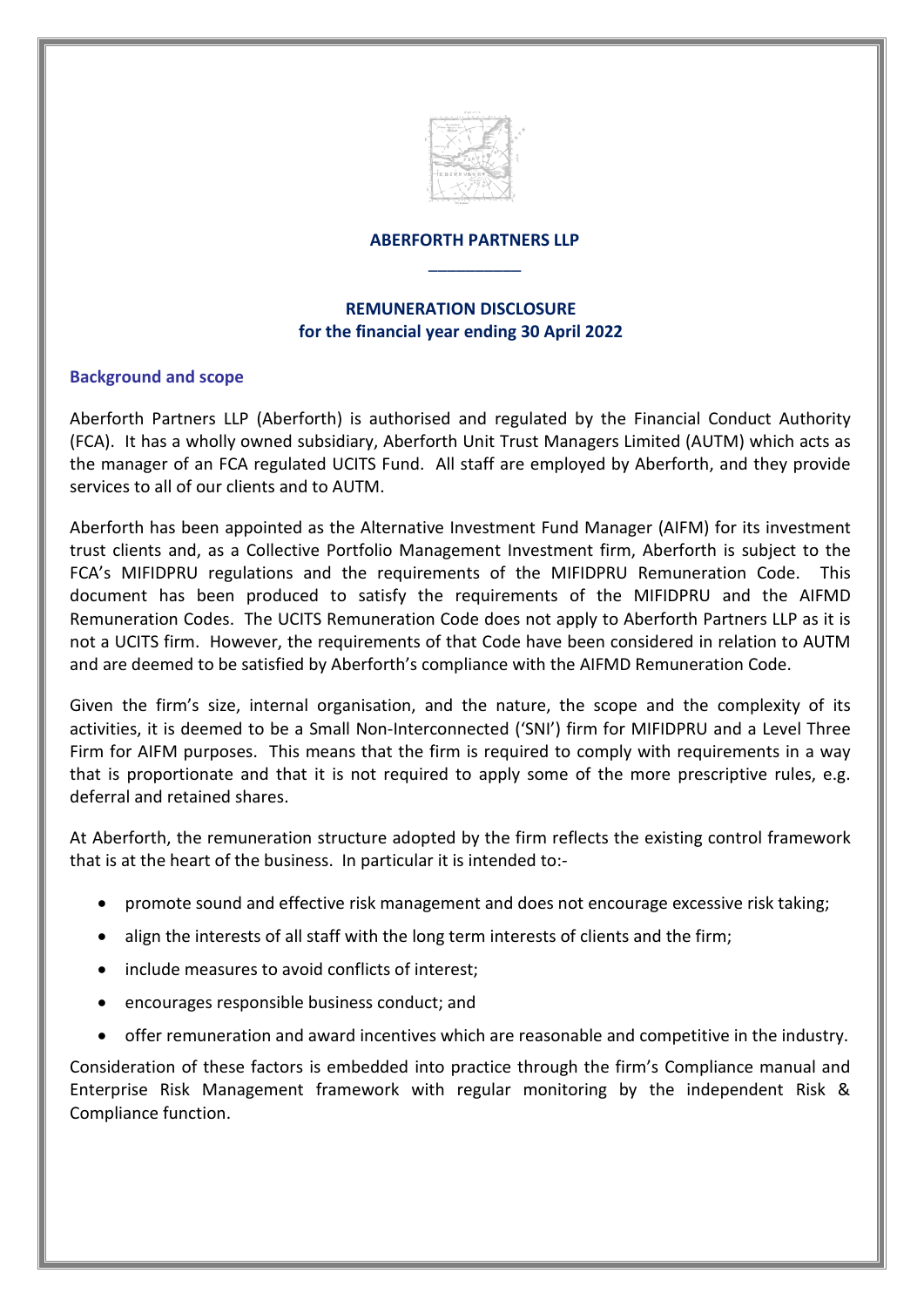### **AIFM Code Staff**

The requirements of the AIFM remuneration code and disclosures (subject to proportionality) apply to those persons in the firm whose professional activities have a material impact on its risk profile (known under AIFMD as 'Code Staff'). Code staff includes senior management, risk takers, staff engaged in control functions and any employees receiving total remuneration that takes them into the same remuneration bracket as senior management and risk takers, whose professional activities have a material impact on the Firm's risk profile. At Aberforth, Code Staff comprise all the individuals who carry out the Firm's Controlled Functions. As at 30 April 2022, there were 9 Code Staff involved in providing AIFMD activities. The aggregate amount of remuneration payable to Code Staff for the financial year was £7.3 million.

#### **Remuneration Policy**

The business is owned by six partners (one partner retired during the year), each of whom has committed a sum of permanent capital to the business in the form of Eligible LLP Members' Capital. In return, partners are entitled to a share of business profits (if any) proportionate to their respective capital invested. Profitability is wholly variable and is largely dependent on the ability of the firm to retain existing, and attract new, clients through the generation of superior long term performance and the delivery of a high level of client service, rather than through the pursuit of unduly risky, short term strategies that ultimately do not address the long term needs of the firm's clients. Accordingly, the firm's structure helps to align the interests of the firm, its owners and its clients. In addition, partners are significant investors themselves in Aberforth managed funds, which further aligns these interests.

The remuneration of the 16 permanent staff is provided by a package where there is a linkage between the efforts and performance of the individual working in a team, and the performance of the firm. The total amount of remuneration (including directly relevant payroll taxes) paid by the firm to its partners and staff for the financial year was £8.6 million. The remuneration package offered to all individual members of staff comprises a fixed component (basic salary) and a variable component (bonus opportunity based on basic salary). Bonus is discretionary (determined at the sole discretion of the partners) and not payable if it impacts the firm's permanent capital. The level of bonus reflects both the firm's profitability and the performance of the individual concerned. Non-financial factors considered include contribution knowledge and learning, diversity and inclusion, adherence to the firm's expected values and behaviours and the firms Environmental Social & Governance strategy.

To ensure appropriate balance between fixed and variable remuneration the variable bonus opportunity is restricted to a maximum opportunity and can be zero. The Risk and Compliance control function's bonus pool is not directly linked to business performance to support their independence. The firm believes that this remuneration structure enables it to attract and retain staff with the skills, knowledge and expertise required by the business whilst, at the same time, reflecting the practices that are consistent with and promote effective risk management. Negative behaviours or reported errors/breaches will adversely impact an individual's remuneration prospects and could lead to disciplinary action and, ultimately, termination of employment. The various elements of staff remuneration are considered at least annually by the Operations Committee with any proposed changes being subject to assessment and agreement at a Partners' Meeting. For the current year ending 30 April 2022, fixed remuneration paid to staff amounted to £1.3m and variable remuneration to £0.5m.